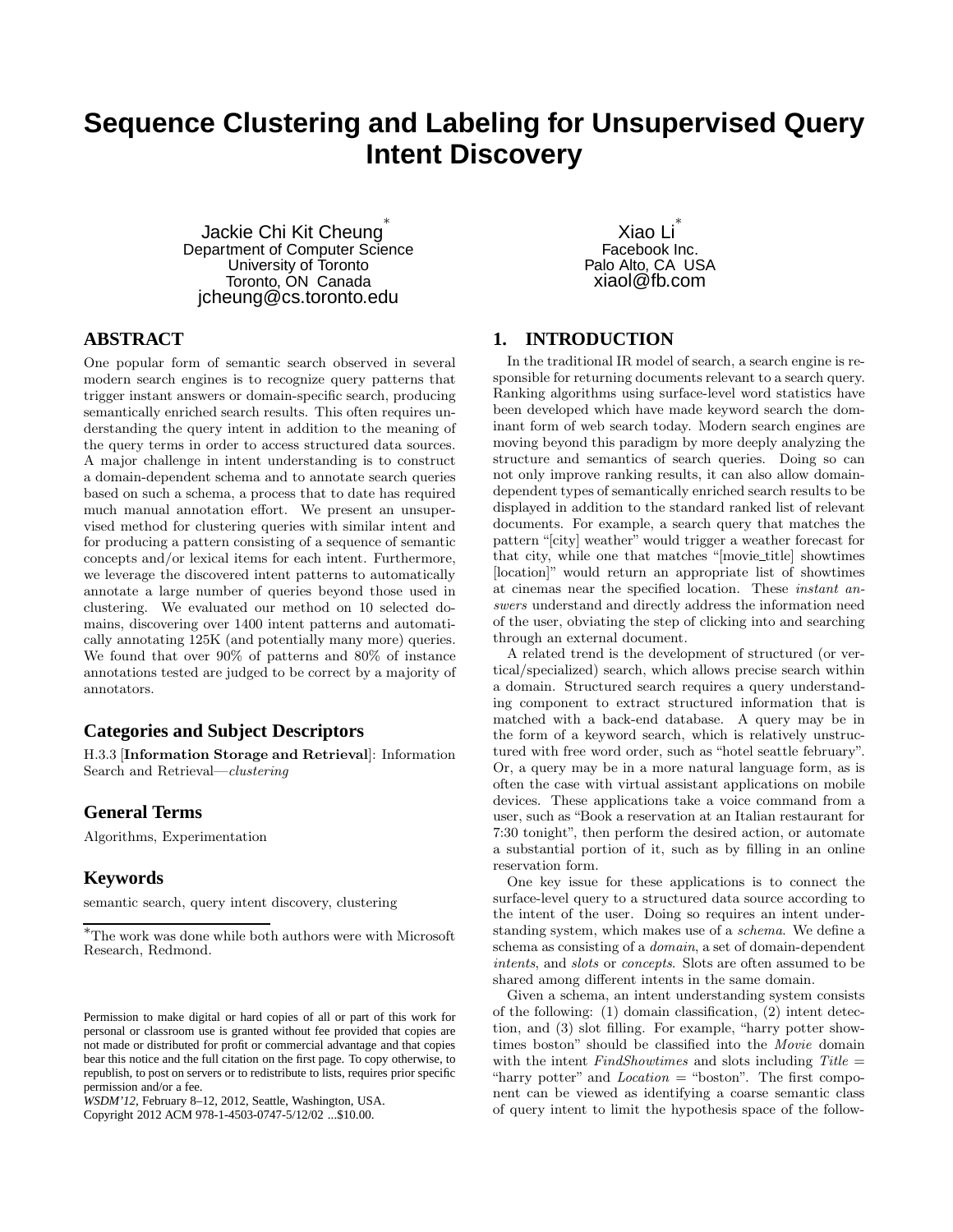ing components. Next, intent detection and slot filling aim at finding more fine-grained user intents within the domain of interest and extracting the slots related to that intent. The last two components are tightly coupled and are often modeled jointly.

There have been two major approaches to doing schema discovery to enable such an intent understanding system. The first is to use a grammar-based approach, defining rules in a domain and matching queries to these predefined rules, often based on the schema of the back-end database. While such an approach may work for simple domains and intents such as accessing weather reports, it is difficult to scale up to a larger number of domains. In addition, manually crafting grammar rules imposes a high cognitive load on humans and is often imprecise. Another approach is to use statistical models to classify queries by intent and to label sequences for slot filling. While this eliminates the need to specify rules, it still requires, in addition to the predefined schema, much annotation effort in the form of labeled data to train supervised machine learning models. Although semi-supervised methods [14] have been developed to reduce this cost, a reasonably large amount of labeled data is still needed as "seeds" to bootstrap learning. Furthermore, by relying on a predefined schema, both methods are susceptible to biases which can result in a mismatch to a user's real information need. For example, in the *Products* domain, databases often contain fields like "serial number" which are rarely queried by users or used as search criteria. Human-designed schemata generally do not cover all intents and their associated slots; search engines to date know how to semantically interpret a subset of user requests that are popular or important like "[city] weather", but there are many more that are yet to be understood and answered.

The goal of this work is to discover popular user intents and their associated slots, and to annotate query instances accordingly in a completely unsupervised manner. As in [1], we define intent as represented by a pattern or template consisting of a sequence of semantic concepts or lexical items. Continuing the above example, a pattern that describes "harry potter showtimes boston" would be "[movie title] showtimes [city]", and other queries that would be annotated with the same pattern might include "madagascar 2 showtimes sydney" or "planet of the apes showtimes london". We present a sequence clustering method for finding such clusters of queries with similar intent, and an intent summarization method for labeling clusters with such an intent pattern that describes the queries in the cluster. As such, our system not only discovers the patterns and slots in a domain, it also produces annotated instances of each pattern, and allows classification of new queries not used in clustering into the discovered patterns. Figure 1 shows the components of our system.

We evaluate our methods using Mechanical Turk judgments, and find that over 90% of patterns and over 80% of instances within a pattern are correct according to a majority of judges. Our approach discovers patterns that cover up to 20% of the traffic within a domain, and this number can be easily adjusted at the cost of precision. It can thus facilitate structured search, and is an important step toward fully automating query intent understanding.

## **2. RELATED WORK**

Query clustering has been applied to various tasks, such



Figure 1: Components of our intent discovery system.

as to construct domains of similar documents or to find documents that may be interesting to a user [4], to semiautomatically improve identification of frequent natural language queries [28], or for query refinement and recommendation [2, 3, 24]. In contrast, this work aims to discover common query intent patterns.

There has been work on concept (slot) discovery, which aims to discover entities that belong to the same concept (according to the IS-A relation) and to label these concepts. One body of work discovers concepts by noting that they often appear in the same patterns in context [15, 17], stemming from work on hyponym and relation extraction [10, 23]. The related distributional hypothesis [9], which states that words with similar meaning appear in similar contexts, motivates other work [18, 20]. In [7], named entities in queries are classified into a list of predefined classes using a weakly supervised method. Whereas the above approaches discover flat concepts, ontology building places lexical items and named entities into a hierarchy [5, 26, 19]. Within the framework of the Semantic Web, the discovered ontologies can be used to facilitate inter-website communication [6, 12, for example].

The algorithm of Sarkas et al. [25] maps a query to a table of structured data and to attributes of the table. While they train an unsupervised model to disambiguate between possible mappings, their method requires a highly developed and structured domain schema, which may be available for some domains like the *Products* domain that they test their method on, but is not appropriate for discovering intents in new domains.

On automating sequence labeling of queries, the work most related to ours is the use of supervised or semisupervised machine learning models for semantic annotation. In [13], a distinction is defined between intent heads, which are slot names indicative of the intent such as "movie", and intent modifiers, which are slot fillers such as rio or matrix. Discriminative classifiers are trained on labeled data to recognize the distinction. In contrast, our unsupervised technique does not require making this decision and automatically decides which words should be generalized into a slot based on the clusters discovered. Semi-supervised and supervised methods to do query tagging using conditional random fields have also been proposed [14, 29], but these methods still require a predefined schema.

The work of Agarwal et al. [1] studies the importance of query templates and structured patterns. They find that a large majority of queries follow some query template in most domains they examined, and that most queries in a domain can be covered by a small number of templates (in the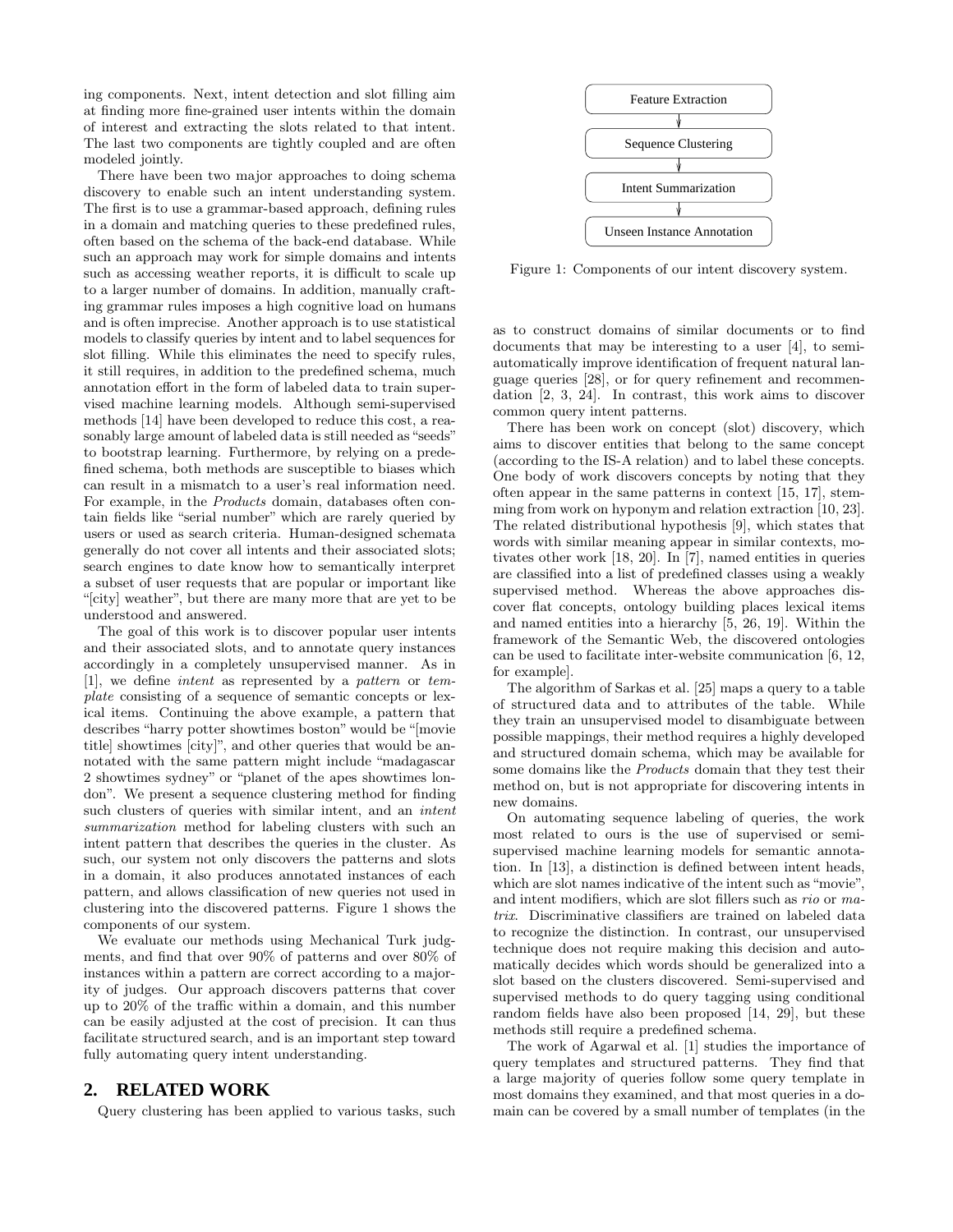hundreds). They also investigate the problem of template discovery. Starting from a seed set of in-domain queries, websites, or templates, a click graph, and at least a partial schema for a domain, their method produces a ranked list of templates relevant to that domain by an iterative graph walking method. Our work is completely unsupervised and does not require any seed annotations or schemata; while we do use a semi-supervised method to extract queries in a domain (Section 7.1), this is merely to speed up computation and facilitate analysis of the resulting clusters. Our method can be applied to the full query log, and we describe two algorithmic speed-ups to support this in Section 4.3. In addition to supporting structured search, query templates can also be used to improve query recommendations [27].

## **3. FEATURE REPRESENTATION**

At the core of our approach is the use of feature vectors to represent queries. The key advantages of a feature vector representation are that semantic and lexical information about the queries can be encoded as features, and similarity scores can be computed between queries, as we will describe.

We let  $q = (w_1, w_2, \ldots, w_M)$  denote a query consisting of  $M$  word tokens. We create a feature vector of  $N$ dimensions for each word token in the query, *i.e.*,  $\mathbf{x}_i$  =  $(x_{i,1}, x_{i,2}, \ldots, x_{i,N})^T$ ,  $i = 1, 2, \ldots, M$ . We will discuss the features shortly. A query, therefore, is represented by an  $N \times M$  matrix denoted as  $X^q = (\mathbf{x}_1^q, \dots, \mathbf{x}_M^q)$ , where N is fixed and  $M$  varies based on query length. Given a large set of queries  $\{q\}$ , we would like to find query clusters based on  $X<sup>q</sup>$ . To find semantically meaningful clusters, it is crucial to construct the features in such a way that semantically similar words are close to each other in the vector space. We leverage a knowledge base to achieve this goal.

#### **3.1 Knowledge Base**

Freebase is a large knowledge base with structured data harvested from many sources such as Wikipedia. We used the Freebase "Simple Topic Dump" data which consists of over 20 million entities assigned to over 13K concepts. There can be multiple concepts associated with one entity, and multiple entities corresponding to the same surface form. We created a list of concepts for each surface form by merging the concepts of all entities for that surface form. Although the Freebase concepts are hierarchical, we do not make use of the structure of the hierarchy, because it is very flat and uninformative, and because some of the concepts serve a Freebase-internal functional purpose, such as to group together topics defined by a particular Freebase user.

We removed five concepts that each appear in more than two million entities<sup>1</sup>, as these are too common to be informative. This results in 13647 concepts.

#### **3.2 Feature Extraction**

Our feature vector space consists of  $N = N_S + N_L$  dimensions, where  $N<sub>S</sub>$  represents the number of semantic features and  $N_L$  is that of lexical features.

We extract semantic features based on the knowledge base data: if an *n*-gram  $w_{t:t+n}$  in q matches an entity surface form in the freebase data, then for each  $x_i$ ,  $i = t : t + n$ , we set

|                                    |  | 2010 buick regal review $\vert$ |
|------------------------------------|--|---------------------------------|
| $\lceil \operatorname{car} \rceil$ |  |                                 |
| [episode]                          |  |                                 |
| [model]                            |  |                                 |
| [season]                           |  |                                 |
| [year]                             |  |                                 |
|                                    |  |                                 |
| review                             |  |                                 |
| test.                              |  |                                 |

Figure 2: Sample query representation, abbreviated. Notice that buick and regal share similar feature vectors because they are found in a surface form buick regal in Freebase.

the value 1 to all the feature dimensions represented by the Freebase concepts that contain this entity surface form.

Next, we extract domain-independent lexical features from a corpus. Specifically, we extract all the word-types in the Wall Street Journal corpus that are not predominantly proper nouns or cardinal numbers (i.e., the most common part-of-speech tag for that word-type is not CD, NNP or NNPS). In other words, for each  $w_i$  in q, we assign the value 1 to the feature dimension corresponding to the word identity. We removed such words because during intent summarization, we would like our algorithm to generalize these words into an appropriate semantic concept. For example, many clusters in the Cars domain contain a specific model year, like "2010", and it would be more useful to generalize this to the semantic concept [year] than to produce a pattern containing the specific year "2010". Figure 2 shows an example of a query's feature representation.

## **3.3 Inverse Entity Frequency**

In standard information retrieval, it is well known that not all words are equally important. Similarly, not all semantic features extracted from Freebase are equally important in determining query similarity. We define a measure of inverse entity frequency that is analogous to inverse document frequency in information retrieval. Intuitively, the importance of a shared concept in determining query similarity is inversely correlated with the number of entities contained in that concept, so that sharing a very general concept like [album] provides only weak evidence of similarity, while sharing a specific concept like [sports car] provides stronger evidence.

We experimented with several specific instantiations of this idea, and we found that using the reciprocal entity frequency worked best. That is,

$$
REF(y)=1/size(y), \qquad (1)
$$

where y is a Freebase concept or lexical item, and  $size(y)$  is the number of surface forms that concept  $y$  contains, or 1 if y is a lexical item.

#### **4. CLUSTERING**

We now introduce our sequence clustering method to discover groups of queries with similar intents. Sequence clustering is one of the most widely used techniques for pattern discovery from sequential data, and is used in virtually every field that deals with sequences, e.g., gene sequences in biology or time series in telecommunications.

<sup>&</sup>lt;sup>1</sup>"/common/topic" (which appears in every entry), "music/track", "book/book edition", "/book/written work" and "book/book"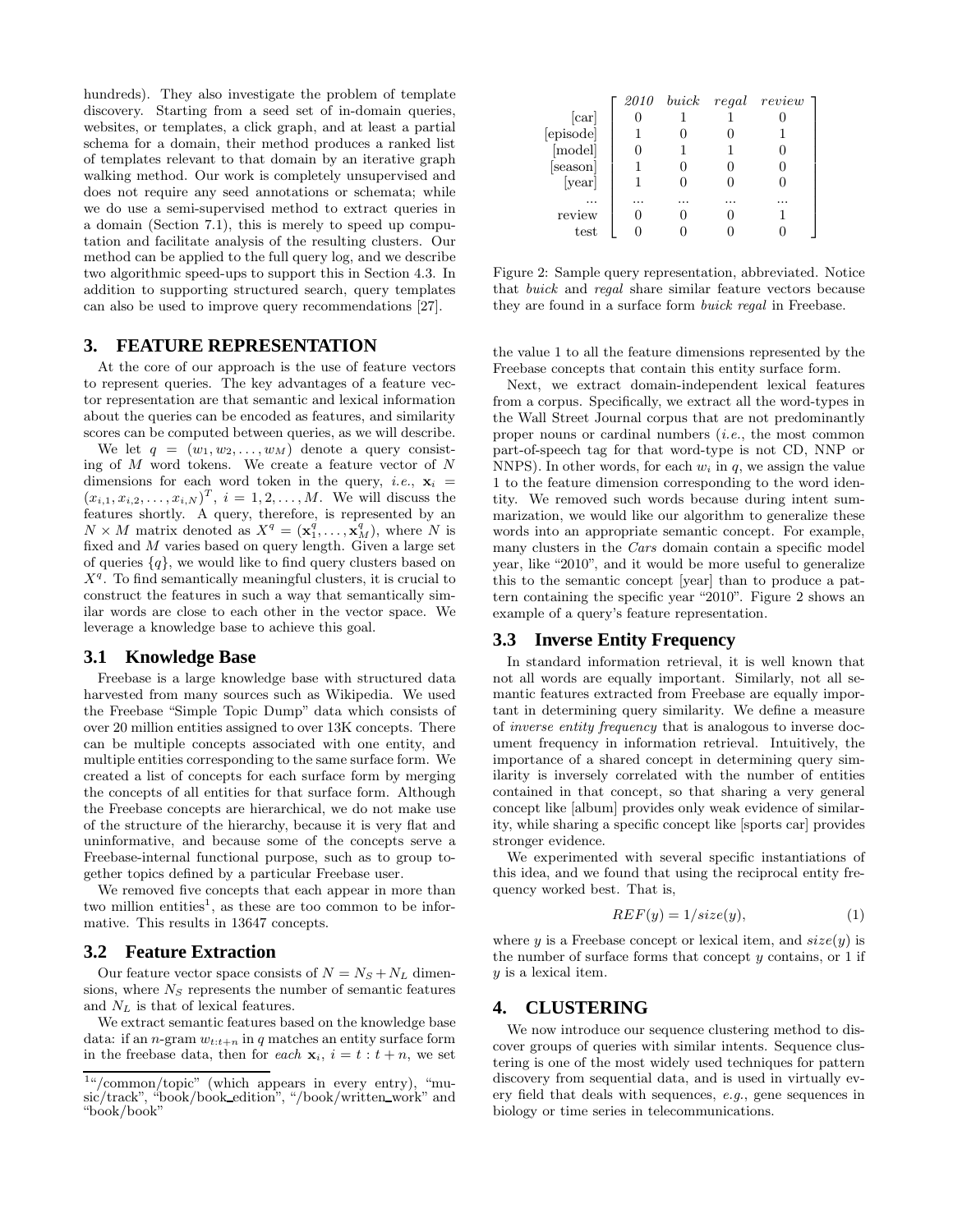There are typically three strategies for clustering sequential data<sup>2</sup>. The first strategy relies on defining a similarity metric between a pair of sequences. Based on a similarity matrix constructed for the entire sequence collection, a good number of clustering algorithms can be applied, including agglomerative clustering such as single-link and completelink algorithms, partitional clustering such as medoid-based method, and spectral clustering [16]. A second approach is to transform sequences into feature vectors of fixed dimensions, and then to perform any clustering algorithm that operates on feature vectors, e.g., k-means. Note that since similarity can be computed from feature vectors, the algorithms mentioned above for the first strategy are applicable here as well. Finally, there is a class of methods based on generative models. Hidden Markov models, for example, are widely used for modeling sequential data. Clustering is done iteratively by alternately updating model parameters and computing the likelihood of a cluster generating a sequence. Non-parametric approaches are used to deal with the issue of the unknown number of concepts (topics). However, we expect a very large number of concepts in web queries, making such an approach infeasible.

Orthogonal to the above strategies, clustering can be performed in a bottom-up, top-down or partition-based fashion. In this work, we adopt a bottom-up approach based on a similarity metric. The reason is that the number of clusters is likely on the same scale with the number of queries, since there is a long tail of rare queries that each represent a unique intent. This prevents us from starting with K-partitions or applying a top-down approach. Specifically, we choose agglomerative clustering using a distance metric based on dynamic time warping (DTW) between a pair of sequences [21], which we will describe in more detail. While there might be other clustering strategies that could work well, but it is beyond the scope of this work to give a concise evaluation of different clustering algorithms.

### **4.1 Distance Metric**

First, we let  $d(\mathbf{x}_i, \mathbf{x}_j)$  denote a distance metric defined on a pair of static feature vectors. Let  $r_i$  be the REF-weighted vector for  $\mathbf{x}_i$ . That is,

$$
\mathbf{r}_i = \left(REF(1)\times x_{i,1},\ldots,REF(N)\times x_{i,N}\right)^T.
$$
 (2)

Then, we define the distance as

$$
d(\mathbf{x}_i, \mathbf{x}_j) = \log \left( 1 - \frac{\mathbf{r}_i \cdot \mathbf{r}_j}{|\mathbf{r}_i||\mathbf{r}_j|} \right). \tag{3}
$$

Given a query pair  $(q, q')$ , we define an *alignment* as a set of edges E connecting the two sequences of nodes such that (1) every node has at least one edge, and (2) there are no crossing edges (monotonic assumption). The optimal alignment is the one that produces the smallest total distance computed by summing over all edges, i.e.,

$$
E^* = \underset{E}{\text{argmin}} \sum_{(i,j) \in E} d(\mathbf{x}_i^q, \mathbf{x}_j^{q'}).
$$
 (4)

The DTW distance can be efficiently computed by dynamic programming (Algorithm 1). We normalize the DTW distance by the average query length to compensate for the

#### Algorithm 1 Dynamic Time Warping

1:  $DTW(0,0) = 0$ 2:  $DTW(i, 0) = DTW(0, j) = \infty$ ,  $i = 1..|q|$ ,  $j = 1..|q'|$ 3: for  $i = 1$  to |q| do 4: for  $j = 1$  to  $|q'|$  do 5:  $DTW(i, j) = \frac{d(\mathbf{x}_i^q, \mathbf{x}_j^{q'})}{DTW(i, j)}$  $j_j^q$  ) + Min( $DTW(i-1,j)$ ,  $DTW(i, j - 1), DTW(i - 1, j - 1))$ 6: end for 7: end for 8: return  $DTW(|q|, |q'|)$ 

impact of sequence lengths on distance scores. So,

$$
dist(X^{q}, X^{q'}) = \frac{\min_{E} \sum_{(i,j) \in E} d(\mathbf{x}_{i}^{q}, \mathbf{x}_{j}^{q'})}{(|q| + |q'|)/2}.
$$
 (5)

′

## **4.2 Agglomerative Clustering**

Agglomerative clustering starts by treating each data point (a sequence in our case) as a cluster, and then iteratively merging pairs of clusters with the lowest distance (equivalently, highest similarity) until a stopping criterion is satisfied. After each merging step, the cluster distances are recalculated as necessary.

Different versions of agglomerative clustering exist depending on their definition of cluster distance. In single-link clustering,

$$
dist(C, C') = \min_{q \in C, q' \in C'} dist(X^q, X^{q'}),
$$
 (6)

while in complete-link clustering,

$$
dist(C, C') = \max_{q \in C, q' \in C'} dist(X^q, X^{q'}).
$$
 (7)

If  $D$  is the number of input data-points (sequences), single-link clustering has time complexity  $O(D^2)$ , whereas complete-link clustering has time complexity  $O(D^2 \log D)$ [16]. In practice, single-link clustering is faster as well. In our experiments, we evaluated both single- and completelink agglomerative clustering. Figure 3 shows a sample output cluster in the Cars domain using single-link clustering.

There also exists average-link agglomerative clustering, which takes the average distance between cluster instances to be the cluster distance, but it is computationally more expensive and its behavior would simply be intermediate between single- and complete-link, so we did not use it in our experiments.

The stopping criterion can be determined in several ways. Two popular options are to threshold the minimum intercluster distance of the remaining clusters, or to set a fixed number of merging iterations. We opt for the former, because the number of queries with similar intent that should be merged is unknown, and this number is different for each domain. At this point, all singleton clusters are removed, and the remaining non-singleton clusters are passed to intent summarization. After the sequence clustering step, when we say cluster we refer to non-singleton clusters.

#### **4.3 Speed-up and Distributed Computation**

The main computation bottleneck is to compute the similarity matrix between sequences, which is quadratic in the number of sequences. Since each similarity calculation is

<sup>&</sup>lt;sup>2</sup>See [11] for a general overview of clustering algorithms, and [8] for one specific to clustering sequential data.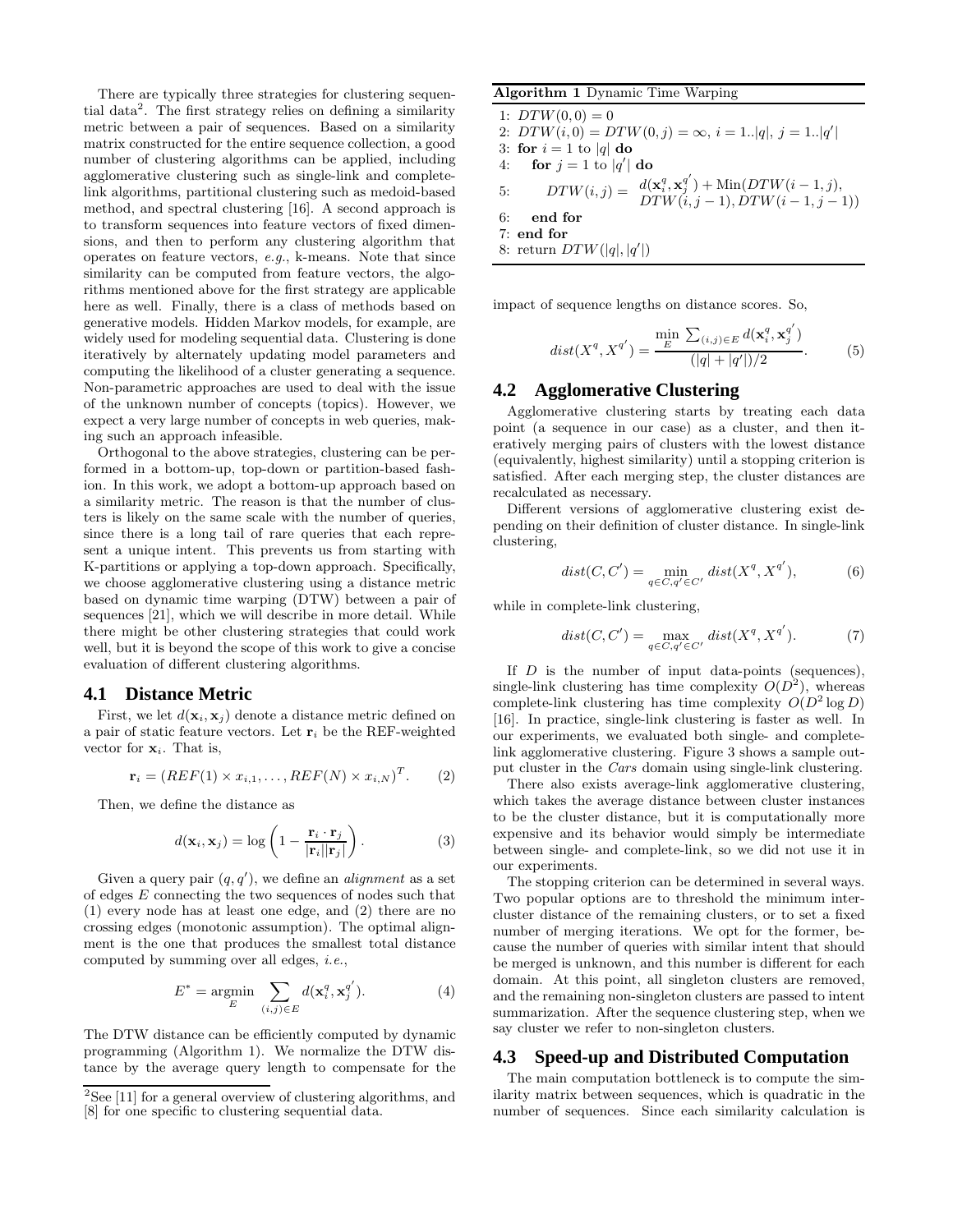| $\it{Queries}$ |              |        |       |
|----------------|--------------|--------|-------|
| 2007           | audi rs4     | review |       |
| 2007           | infiniti m45 | review |       |
| 2004           | audi s4      | review |       |
| 2010           | jaguar xj    | review |       |
| 2011           | jaguar xi    | review |       |
| 1987           | bmw m6       | review |       |
| 2010           | pontiac gto  | review |       |
| 09             | acura rl     | review |       |
| 2010           | audi tt      | review | video |
| 2010           | buick regal  | review |       |
| 2010           | mazdaspeed 3 | review |       |
| 2010           | acura zdx    | review |       |
| Pattern        |              |        |       |
| year           | modell       | review |       |

Figure 3: Sample query cluster, with alignment and pattern produced by intent summarization.

independent of other calculations, the matrix computation can be naturally parallelized across the cells of the matrix.

Another possible algorithmic speed-up is to use the inverted index trick to filter out calculations for cells which have no common features. To do so, an inverted index is first constructed from the dimensions of the feature vectors to the queries for which this dimension is non-zero. Then, to compute the similarity between a query  $q$  and all of the other queries, the inverted index is consulted for each nonzero dimension in  $q$  to obtain a set of queries with at least one overlapping feature. The similarity score calculation is then only performed on this subset of queries, as the similarity scores for the other queries are zero. We did not implement this method, as we found computing the entire similarity matrix to be feasible, but we mention this method to show that our method can be scaled to many more query instances if so desired.

## **5. INTENT SUMMARIZATION**

After clustering, groups of queries with similar intent are constructed. The next step is to produce a pattern  $(i.e., a$ label sequence of slots and lexical items) that describes the intent of the cluster, which we call intent summarization. We denote a pattern by  $p = (y_1, y_2, \dots, y_L)$ , where L is the length of the label sequence. This length is less than or equal to the lengths of the queries being summarized, because one semantic concept may consume multiple query words.

Intent summarization is useful for several reasons. First, if these automatically discovered intents are to inform development of structured search, a human-readable and interpretable pattern would be highly useful to connect the intents to a structured database, or to construct new knowledge bases or tools based on the pattern. Second, the patterns produced by intent summarization would allow generalization of the intents to new query instances, as we will demonstrate in Section 6.

In this work, we use Freebase concepts as slots. Doing so allows us to avoid manually building domain-dependent lists of slots. We use the head word of the name of the Freebase concept as the slot name, unless it is the generic word "topic", in which case we use the concept's parent concept in the Freebase hierarchy. The head word is found by using an in-house chunker with head-finding heuristics. So, "[city with dogs]" would become "[city]".

Intent summarization consists of the following steps. First, the queries are segmented and aligned. Each alignment represents one slot in the pattern. Then, for each position in the pattern, we select a Freebase concept or lexical item to represent the segments at that position. We now describe these steps in more detail.

## **5.1 Segmentation and Alignment**

We segment each query based on the feature vector representation of the words in the query. As a result of the feature extraction procedure discussed in Section 3.2, words that belong to the same entity in Freebase have very similar feature vector representations; e.g., "san" and "francisco" because of the city name "san francisco". We thus segment the query greedily by considering the cosine similarity of adjacent feature vectors, merging words into a segment if the similarity is below a low threshold.

After segmentation, all segments at the same absolute position are aligned and passed on to the concept selection step. There may be errors in clustering or segmentation that lead to some queries having more segments than others, in which case we take the floor of the median to be the length of the pattern. This is, however, rare, because the dynamic time warping algorithm in the clustering step usually results in low similarity in these cases. Also, our concept selection method is robust to many such errors, as we will describe.

#### **5.2 Concept Selection**

Suppose we have a cluster of  $K$  queries. We define a function,  $y_i = generalize(\mathcal{S}_i = s_i^1, \ldots, s_i^K)$ , which, given a multiset of segments  $S_i$  at a fixed position i, returns a Freebase concept or lexical item  $y_i$  that summarizes the input segments. Note that an arbitrary order is assigned to  $S_i$  so that all of its segments can be enumerated (as indexed by the superscript), and that each segment comes from a different query in the cluster. We assume that the function is independent of the position, so for clarity, we will omit the subscript  $i$  in this section.

One natural way to do generalization is to pick the concept that contains the most input segments according to Freebase. This approach, however, turns out not to be robust. Noise, whether from the clustering procedure, or, more commonly, from the Freebase concept omissions and ambiguity of the segments can lead to incorrect generalizations.

For example, suppose we would like to generalize the first position of the queries "2004 audi s4 review", "2010 buick regal review", and "09 acura rl review" . The Freebase concept for [year] contains "2004" and "2010", but not "09". On the other hand, all three segments belong to the concept [tv series episode], so this simple approach would incorrectly select this concept to be the generalization. Furthermore, there is usually no unique concept that maximizes the number of contained segments, and a procedure is needed to select among these features.

To solve these problems, we use a generative model to implement the generalization function with REF scores to initialize the parameters to the model. The intuition for choosing this approach is that we want to prefer the most specific concept (i.e., the concept with the highest REF score) that contains all of the segments according to Freebase, but we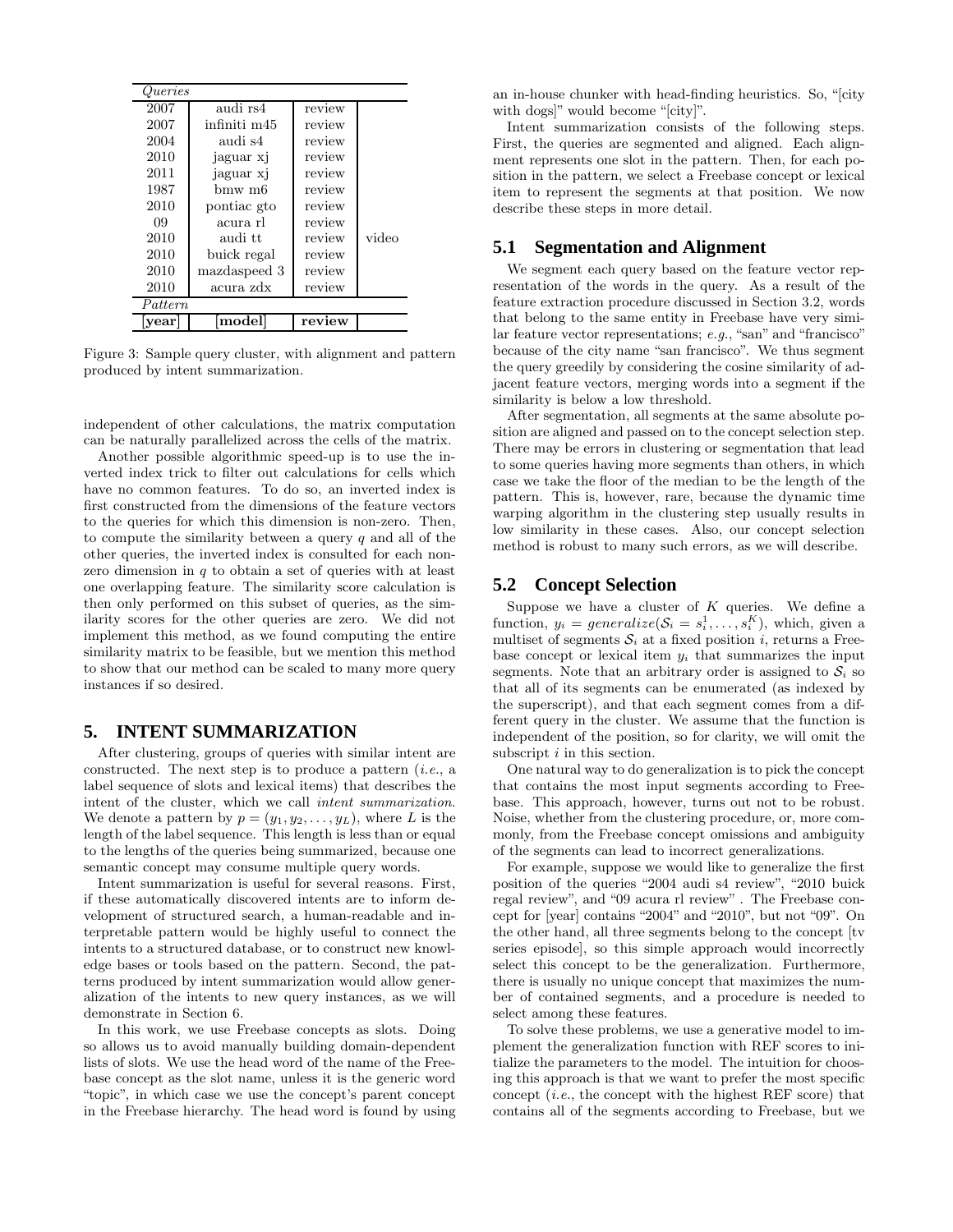want to be flexible and account for the fact that Freebase concepts are noisy and may contain omissions.

Assuming that each of the segments in the cluster can be modeled independently of the others, the following model gives the joint probability of the segments and the concept:

$$
P(S,y) = P(y) \prod_{k=1}^{K} P(s^k | y).
$$
 (8)

The parameters of the model  $P(s|y)$  are initialized using REF scores with linear discounting for smoothing purposes:

$$
P(s|y) = \begin{cases} \gamma * REF(y) & \text{if concept } y \text{ contains } s \\ \frac{1-\gamma}{F - size(y)} & \text{otherwise.} \end{cases}
$$
(9)

F represents the total number of surface forms in Freebase. This initialization corresponds to the following scenario for generating a segment from a concept. With probability  $\gamma$ , we randomly select a segment from the concept using a uniform multinomial distribution according to Freebase. With probability  $1 - \gamma$ , we select a segment not contained by that concept according to Freebase (of which there are  $F - size(y)$ ). We set  $\gamma$  to be 0.5. The prior probabilities are initialized uniformly. Inference means finding

$$
y^* = \underset{y}{\operatorname{argmax}} \log P(S|y) + \log P(y)
$$

$$
= \underset{y}{\operatorname{argmax}} \sum_{k=1}^{K} \log P(s^k|y) + \log P(y). \qquad (10)
$$

Given the parameters, the maximized expression is simple to calculate for each concept and lexical item. It can be sped up by considering only those concepts which contain at least one of the input segments.

While this initialization prefers concepts with higher REF scores and lexical items, it is not ideal because it is susceptible to overly-specific concepts. For example, different subsets of countries would generalize to different concepts, such as [breed origin] or [olympic participating country], whereas in most domains, the desired generalization is simply the more natural [country] concept. To refine the parameters to prefer such "natural" features, we reestimate the prior probabilities using hard EM.

In the E-step, we use the above model to infer  $y^*$  for each aligned segment in the cluster. Then in the M-step, we reestimate model parameters, i.e., the prior probabilities, in the maximum likelihood sense:

$$
P(y) = \frac{count(y)}{\sum_{j=1}^{N} count(j)},
$$
\n(11)

where  $count(y)$  is the number of times y appeared in the Estep's classification, and the denominator is the total number of classifications made. These two steps are alternated until convergence. In our experiments, we simply conduct one iteration of the algorithm and empirically found the results satisfactory, as will be shown in Section 7.2.

Finally, as a further refinement, any clusters that have the same pattern after intent summarization are merged. Figure 3 shows the output of intent summarization on the example query cluster. We could further merge clusters based on semantic intent, as an intent may be expressed by several different, but related patterns, such as "[city] map" and "map of  $[city]$ ", but we leave this to future work.

|           |   | $ year  \quad  model $ | review 7 |
|-----------|---|------------------------|----------|
| car       |   |                        |          |
| [episode] | 0 |                        |          |
| [model]   | 0 | 1                      |          |
| [season]  |   | 0                      |          |
| [year]    |   |                        |          |
|           |   |                        |          |
| review    |   |                        |          |
| test      |   |                        |          |

Figure 4: Pattern representation for instance annotation.

## **6. INSTANCE ANNOTATION**

The procedure above produces a set of patterns within a domain and classifies query instances into these patterns. When encountering new query instances, we would like an efficient method to classify them into one of the existing patterns without having to perform clustering again, which is expensive and would not yield substantially different results. Fortunately, the feature representation in our method suggests a natural way to do this.

For each discovered pattern  $p = (y_1, y_2, \dots, y_L)$ , we define  $z<sub>i</sub>$  to be a feature vector in the same space as the word tokens that represents the ith element in the pattern. It thus has dimension N, and the interpretation of the dimensions is the same as before. Each  $z_i$  is defined to be a zero vector, except at the dimension corresponding to  $y_i$ , where it has value one. So,

$$
\mathbf{z}_{i} = (z_{i,1}, z_{i,2}, \dots, z_{i,N})^{T}
$$
  
\n
$$
z_{i,j} = \begin{cases} 1 & \text{if } y_{i} = j \\ 0 & \text{otherwise.} \end{cases}
$$
 (12)

A pattern is then represented by a matrix of size  $N \times$ L,  $Z = (\mathbf{z}_1, \ldots, \mathbf{z}_L)$ . See Figure 4 for a sample pattern representation.

Given this representation of a pattern, a new instance can be classified into one of the existing patterns,  $Z^*$ , by finding the pattern that is the most similar to the new query, using the same log REF-weighted cosine and DTW algorithm as before to calculate similarity:

$$
Z^* = \begin{cases} \text{argmin } dist(X^q, Z) & \text{if } dist(X^q, Z) < \tau \\ \text{undefined} & \text{otherwise.} \end{cases} \tag{13}
$$

If the minimum distance is above a threshold  $\tau$ , the query is judged to be not similar enough to any of the existing patterns and not classified into one. We set this threshold to be the same as the termination threshold in agglomerative clustering. Note that the inverted index speed-up applies here as well, and would likely result in a great speed-up because the pattern representations are very sparse.

## **7. EXPERIMENTS**

Evaluating unsupervised methods is a challenging problem, especially if there is little labeled data available, as is the case here. As a first evaluation, we elicited human judgments on the output of the algorithms (Evaluations 1 and 2). We also measured the domain coverage of the extracted patterns (Evaluation 3).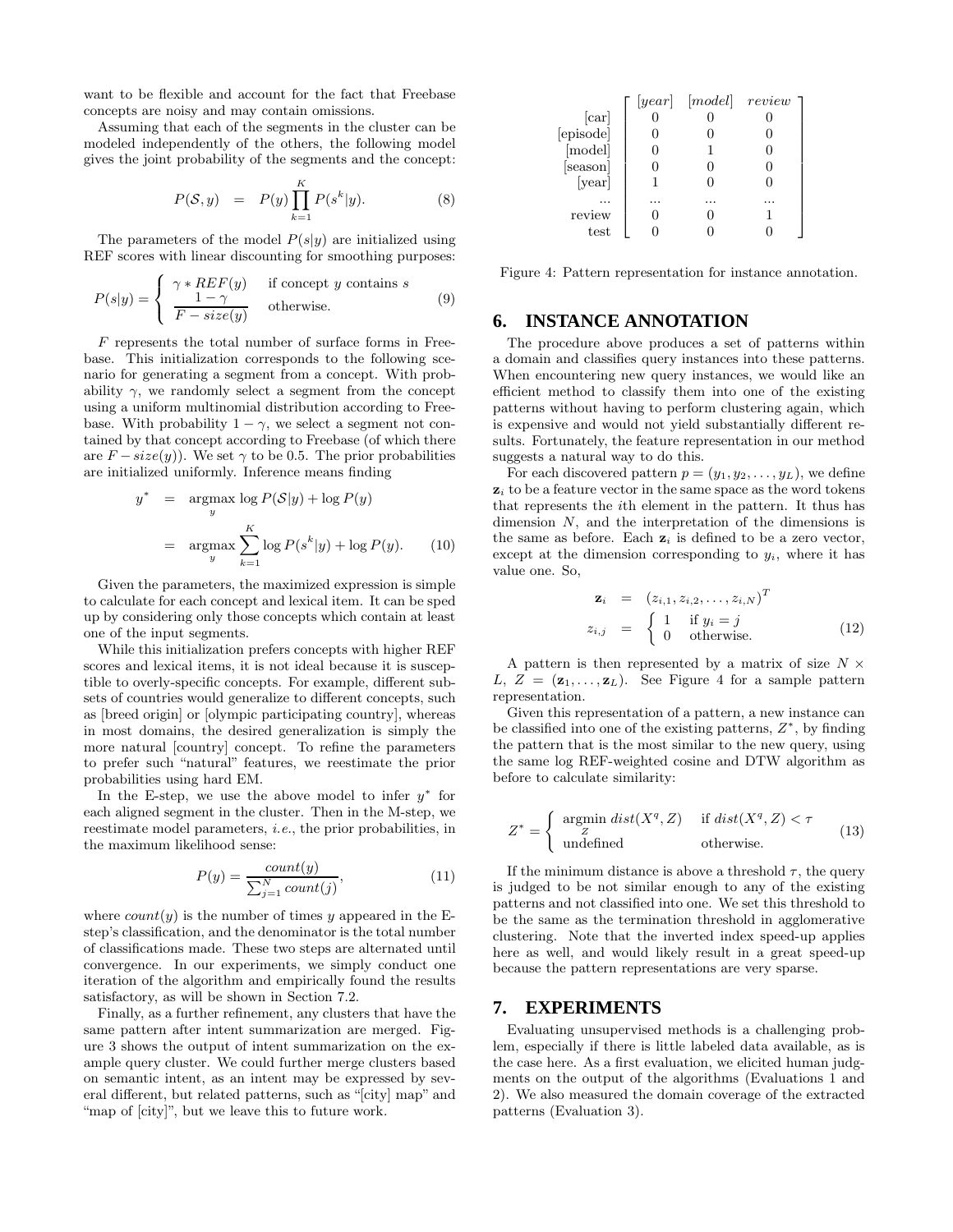| Domains                |              | 10          |
|------------------------|--------------|-------------|
| Sampled queries        |              | $\sim$ 101K |
|                        | <i>total</i> | 1069        |
|                        | min          | 13          |
| Single-link clusters   | max          | 203         |
|                        | std          | 63.5        |
|                        | size<br>avq. | 4.22        |
|                        | total        | 1466        |
|                        | min          | 18          |
| Complete-link clusters | max          | 279         |
|                        | std          | 85.4        |
|                        | size<br>avq. | 2.68        |

Table 1: Data and cluster characteristics. The attributes min, max and std refer to the number of non-singleton clusters discovered over the domains. avg. size is the average number of queries in non-singleton clusters.

We are interested in evaluating two aspects of our system: the patterns that result from intent summarization and the query instances that are classified into each cluster. For each aspect, we can measure the precision; *i.e.*, the quality of the output of our system, or the recall; *i.e.*, whether we have extracted all of the useful patterns and instances that fit a pattern. Naturally, recall is much harder to evaluate in this case because there is no clear way to obtain all of the possible patterns in a domain or query instances that belong to a certain pattern. While one could approximate pattern recall evaluation by comparing to the patterns in a humanlabeled dataset, no such labels are available for our dataset, and the labeled datasets that are available, even in related domains, are not appropriate due to differences in schema and data creation. In particular, the schema in a domain is often manually predefined, and queries that do not follow the schema are not included, thus not being representative of actual user needs in a domain.

## **7.1 Data set**

We extracted search queries and segmented them into domains using a click graph. The nodes in the click graph are queries and URLs, while the edges connect queries to URLs based on search engine click-through data. We extracted queries belonging to a particular domain by specifying a number of seed URLs from each domain, and taking the queries that are linked to these URLs. We created ten domains in this manner: Cars, Celebrities, Gaming, Health, Real estate, Sports, Travel, Jobs, Movies, and Education.

We sampled at least  $10K$  queries<sup>3</sup> from each domain and ran our sequence clustering and intent summarization algorithms on these samples as described above. When calculating the similarity matrix for sequence clustering, we split computation into fifteen processes, finishing all calculations within ten minutes, and we set the stopping criterion for agglomerative clustering to be a threshold of 2.0 on the minimum cluster distance. While we could have compared our methods to a a bag-of-words baseline, we did not do so because the outcome of our work is to produce grammar rules in which word order is important. We cannot group queries by a bag-of-words approach because it would be hard to express the resulting clusters in this format.

| G              | N              | В              |     | Single     |                | Complete   |
|----------------|----------------|----------------|-----|------------|----------------|------------|
| 3              | 0              | $\theta$       | 497 | $(70.7\%)$ | 579            | $(62.6\%)$ |
| 2              | 1              | $\mathbf{0}$   | 26  | $(23.3\%)$ | 35             | $(28.6\%)$ |
| $\overline{2}$ | 0              | 1              | 138 |            | 230            |            |
| 1              | $\overline{2}$ | $\mathbf{0}$   | 2   |            | 3              |            |
|                | 1              | 1              | 10  | $(5.0\%)$  | 18             | $(8.0\%)$  |
|                | 0              | $\overline{2}$ | 23  |            | 53             |            |
| $\mathcal{O}$  | 2              | 1              | 0   |            | $\overline{2}$ |            |
| $\theta$       | 1              | $\overline{2}$ | 3   | $(1.0\%)$  |                | $(0.8\%)$  |
| 0              | 0              | 3              | 4   |            | 4              |            |
|                | Total:         |                | 703 |            | 925            |            |

Table 2: Evaluation 1 results in terms of annotator judgments, separated by agglomerative clustering algorithm. G: Good, N: Not sure, B: Bad.

| G              | N      | В              |     | <i>Before</i>   |     | <i>After</i> |
|----------------|--------|----------------|-----|-----------------|-----|--------------|
| 3              | 0      | 0              | 331 | $\sqrt{43.2\%}$ | 184 | $(69.7\%)$   |
| $\overline{2}$ |        | $\mathbf{0}$   | 23  | $(32.1\%)$      | 8   | $(20.5\%)$   |
| $\overline{2}$ | 0      | 1              | 223 |                 | 46  |              |
|                | 2      | 0              | 3   |                 | 2   |              |
|                | 1      | 1              | 32  | $(22.3\%)$      | 5   | $(9.5\%)$    |
| 1              | 0      | $\overline{2}$ | 136 |                 | 18  |              |
| $\theta$       | 2      | 1              | 2   |                 | 0   |              |
| 0              | 1      | $\overline{2}$ |     | $(2.3\%)$       | 0   | $(0.4\%)$    |
| 0              | 0      | 3              | 9   |                 |     |              |
|                | Total: |                | 766 |                 | 264 |              |

Table 3: Comparison of the subset of both single- and complete-link clusters changed by EM prior reestimation. The cases in the After column are a subset of the cases shown in Table 2

The remaining queries from each domain were treated as unseen queries and annotated using the method described in Section 6. The only exceptions to the input to instance annotation were that we did not run instance annotation on the Gaming or Health domains, because we found relatively few patterns in these domains. Overall, ∼7.8M unseen queries were processed using the output of both clustering algorithms, resulting in over 15M classification decisions. Of this, ∼125K were classified into a pattern that was discovered. Some other basic statistics on the data and the results of the algorithms are presented in Table 1.

#### **7.2 Evaluation 1: Cluster Pattern Precision**

We first evaluated the quality of the cluster patterns that are produced by sequence clustering and intent summarization. For each pattern, we selected between two to three compatible instances arbitrarily, and displayed these to judges along with the pattern. Annotators were given instructions and examples of what good and bad patterns are, then asked to judge whether the pattern describes the instances displayed. We asked annotators to consider the order of the items and whether they fit the concepts in the pattern, as well as the granularity of the concepts, but not the spelling, punctuation, or capitalization. See Appendix A.1 for the complete guidelines. For each pattern, annotators could indicate that the pattern was "good", "bad", or that they were "not sure". Each case was assigned to three different annotators to judge using Mechanical Turk, with a

 $3$ The *Education* domain contained less than 20K queries overall, so we used all of the queries in that domain.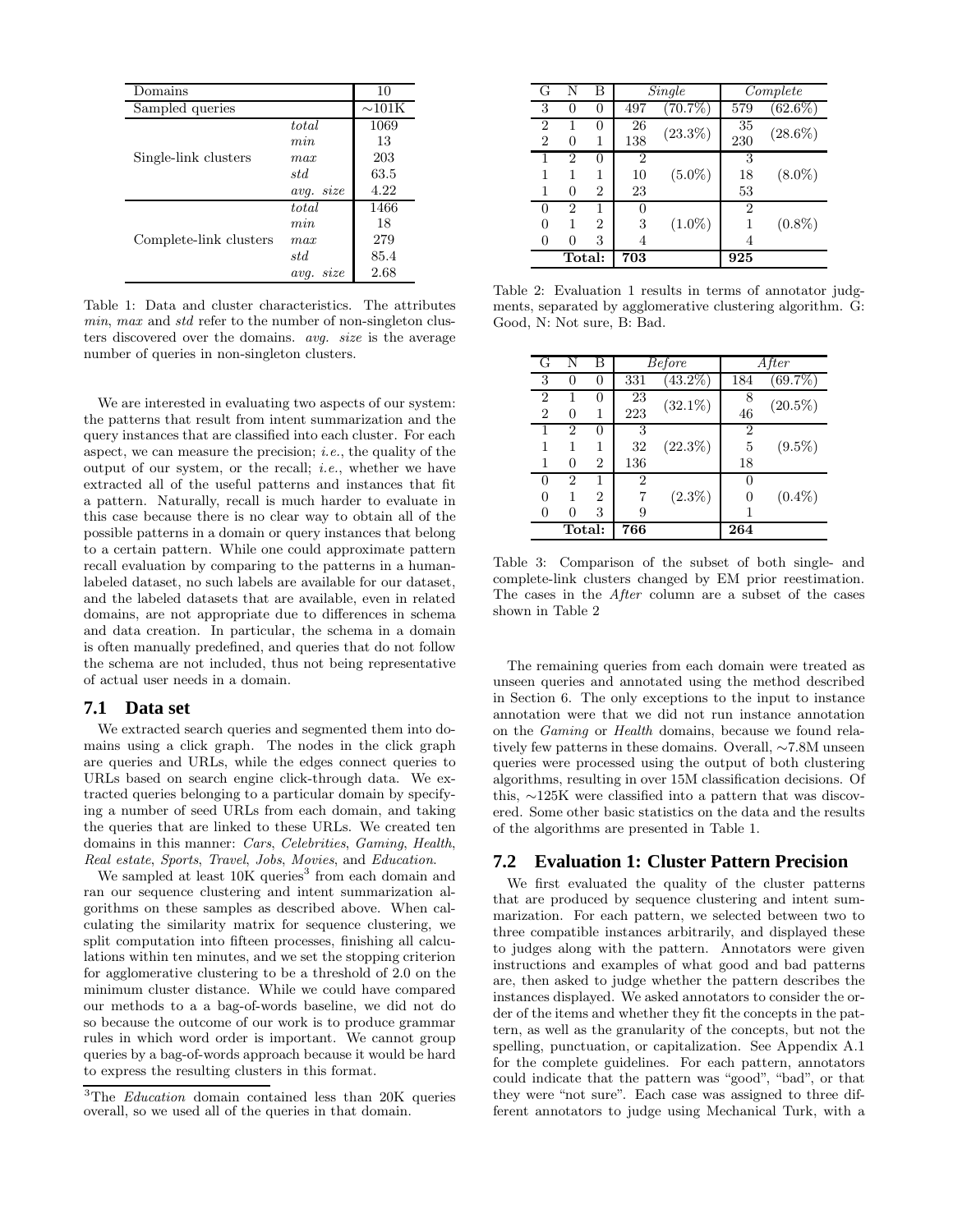| G                           | N                           | B              |                | $\overline{Single}$  |          | $Comp\overline{lete}$ | G              | N                           | В              |      | $\overline{Single}$ |      | Complete   |
|-----------------------------|-----------------------------|----------------|----------------|----------------------|----------|-----------------------|----------------|-----------------------------|----------------|------|---------------------|------|------------|
| 3                           | $\overline{0}$              | $\theta$       | 1282           | $(65.4\%)$           | 1286     | $(74.5\%)$            | 3              | 0                           | $\theta$       | 1059 | $(64.1\%)$          | 1012 | $(68.7\%)$ |
| $\mathcal{D}$               |                             | $\theta$       | 66             | $(16.3\%)$           | 93       | $(13.2\%)$            | $\overline{2}$ |                             | $\theta$       | 63   | $(20.3\%)$          | 76   | $(17.1\%)$ |
| $\mathcal{D}_{\mathcal{L}}$ | $\Omega$                    |                | 254            |                      | 134      |                       | $\overline{2}$ | 0                           | 1              | 272  |                     | 176  |            |
|                             | 2                           | $\overline{0}$ | 3              |                      | 5        |                       |                | $\mathcal{D}_{\mathcal{L}}$ | $\theta$       | 8    |                     | 8    |            |
|                             |                             |                | 54             | $(14.9\%)$           | 30       | $(9.6\%)$             |                |                             | 1              | 46   | $(11.0\%)$          | 49   | $(11.7\%)$ |
|                             | $\theta$                    | $\overline{2}$ | 236            |                      | 131      |                       |                | 0                           | $\overline{2}$ | 128  |                     | 116  |            |
| $\Omega$                    | 3                           | $\theta$       | $\overline{2}$ |                      | $\Omega$ |                       |                | 3                           | $\theta$       |      |                     |      |            |
| 0                           | $\mathcal{D}_{\mathcal{L}}$ |                | 6              | $(3.4\%)$            |          | $(2.7\%)$             |                | $\mathcal{D}_{\mathcal{L}}$ | 1              | 12   | $(4.5\%)$           |      | $(2.5\%)$  |
| 0                           |                             | $\overline{2}$ | 10             |                      |          |                       | 0              |                             | $\overline{2}$ | 13   |                     | 9    |            |
| $\Omega$                    | 0                           | 3              | 48             |                      | 39       |                       |                | 0                           | 3              | 49   |                     | 27   |            |
|                             | Total:                      |                | 1961           |                      | 1726     |                       |                |                             | Total:         | 1651 |                     | 1474 |            |
|                             |                             |                |                | (a) Original queries |          |                       |                |                             |                |      | (b) Unseen queries  |      |            |

Table 4: Evaluation 2 results.

resulting free-marginal kappa [22] of 0.657. Table 2 shows the results of this evaluation.

Overall, more than 60% clusters were judged to be correct by all three annotators, and over 90% were correct by at least two annotators. The single-link clusters were more precise than the complete-link ones (Mann-Whitney U  $p < 0.001$ ), but the complete-link algorithm discovered more clusters. Intuitively, complete-link clustering prefers more coherent clusters, which means that the average cluster size will tend to be small, resulting in more non-singleton clusters.

To measure the impact of the EM prior reestimation, we ran the same study on the subset of the clusters where EM reestimation changed the pattern output, before EM reestimation was done. We compared this subset to the analogous subset after EM reestimation (Table 3). Because we filtered out patterns with fewer than two compatible query instances, a different number of patterns qualified before EM reestimation (766 across both clustering algorithms compared to 264). The results show that the hard EM procedure was able to produce substantially more precise patterns (Mann-Whitney U  $p < 1^{-14}$ ), at the cost of having fewer patterns with at least two compatible instances according to Freebase. Notice, however, that this is to be expected, since the point of the prior reestimation is precisely to overcome Freebase annotation errors and omissions.

## **7.3 Evaluation 2: Query Labeling Precision**

In the second evaluation, we asked annotators to judge the correctness of each query instance in a pattern, assuming that the pattern itself is correct. For each case, annotators were given one query (rather than several as in the previous evaluation) and the pattern that describes it, and asked to judge whether the query fits the pattern, does not fit, or whether they are not sure. See Appendix A.2 for the guidelines given to the annotators. We filtered out the patterns that were not judged to be correct by all three annotators from Evaluation 1, as this evaluation is meaningless if the pattern is not correct.

We performed this evaluation not only on the original 10K samples as in Evaluation 1, but also on the classified unseen queries from Section 6, to check the precision of instance annotation. To ensure that the sample sizes and distribution between domains are comparable, we sampled from each domain the same number of unseen queries as were put into a cluster in the original data.

| G              | N                 | в              |                | Incompatible |
|----------------|-------------------|----------------|----------------|--------------|
| 3              | $\mathbf{\Omega}$ | 0              | 379            | $(57.3\%)$   |
| $\overline{2}$ | 1                 | 0              | 29             | $(19.2\%)$   |
| $\overline{2}$ | 0                 | 1              | 98             |              |
| 1              | $\overline{2}$    | O              | 1              |              |
| 1              | 1                 | 1              | 25             | $(19.0\%)$   |
| 1              | 0                 | $\overline{2}$ | 100            |              |
| O              | 3                 | 0              | $\overline{2}$ |              |
| 0              | $\overline{2}$    | 1              | 5              |              |
| 0              | 1                 | $\overline{2}$ | 6              | $(4.5\%)$    |
| 0              | 0                 | 3              | 17             |              |
|                | Total:            |                | 662            |              |

Table 5: Evaluation of query labeling on subset not compatible with the intent pattern according to Freebase.

The results of the second evaluation are presented in Table 4. The inter-annotator agreement by kappa was 0.692. In contrast to Evaluation 1, the precision of the instances in complete-link clusters was greater (Mann-Whitney U  $p < 1^{-10}$ ). Complete-link clustering is known to produce more coherent clusters than single-link clustering in general, which likely explains this result.

Since query labeling correctness and pattern correctness are highly interconnected, we would expect the original queries to be very precise, since we filtered out the patterns not judged to be correct by all three annotators in Evaluation 1. This is seen in the results, as the precision of the original queries is slightly higher. However, instance annotation results are only slightly lower, despite not being used in the original clustering algorithm. The difference in precision between the original and the unseen cases was statistically significant (Mann-Whitney U  $p < 0.01$ ). Note, however, that the large sample size means that even very small differences in magnitude would be significant.

One interesting point to note is that our algorithms are tolerant of Freebase omissions. For example, the pattern "who is [celebrity] married to" contains many celebrities that are not listed in this concept in Freebase, such as "alanis morissette" and "julie berman". Table 5 shows the results on the subset of instances that do not fit the pattern according to Freebase. As expected, the precision on this subset is lower than the overall precision, but even so, the majority of such instances do actually fit the discovered pattern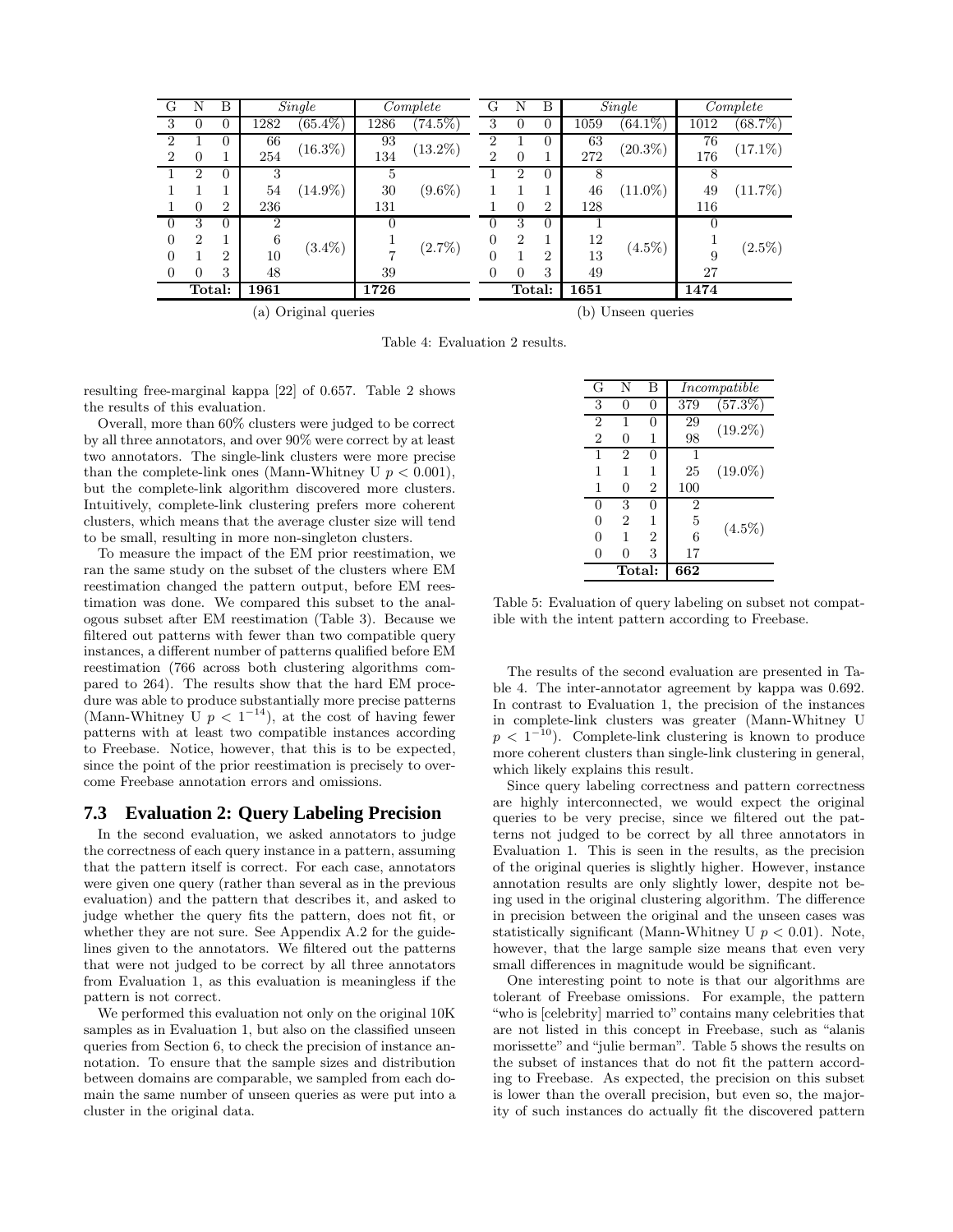| Domain      | $\overline{Single}$ | Complete |
|-------------|---------------------|----------|
| cars        | $5.4\%$             | $5.9\%$  |
| celebrities | $1.2\%$             | 1.7%     |
| real estate | $0.31\%$            | 0.45%    |
| sports      | $0.84\%$            | $9.4\%$  |
| travel      | 20.2%               | $21.2\%$ |
| jobs        | $1.2\%$             | $1.2\%$  |
| movies      | 2.3%                | $9.2\%$  |
| Average:    | $4.5\%$             | $7.0\%$  |

Table 6: Traffic-weighted domain coverage.

according to annotators. Thus, our algorithm can be used to discover new intent-specific slot-fillers that cannot be directly predicted from the knowledge base.

#### **7.4 Evaluation 3: Domain Coverage**

Another measure of performance is the domain coverage of the patterns that are extracted; i.e., the proportion of the traffic in a particular domain that is described by one of the patterns that are extracted. We approximate this by calculating the proportion of unseen queries in each domain that are classified into a cluster pattern, weighted by the traffic of the queries. Table 6 shows the coverage results by domain and clustering method. Complete-link clustering results in higher domain coverage than single-link. There is substantial variation in coverage between domains, ranging from less than 0.4% in the Real estate domain to more than 20% in the Travel domain. This variation is likely due to the Freebase coverage of the entities in that domain. For example, the Real estate domain contains many queries that are specific addresses in real estate listings, and many of the local street names are not recognized in Freebase as such. On the other hand, the Travel domain contains countries and cities that are correctly recognized.

## **8. CONCLUSION**

We have presented an unsupervised method to find clusters of queries with similar intent, induce patterns to describe these clusters, and classify new queries into the cluster that are discovered, all using only domain-independent resources. Judgments by human annotators indicate that the patterns and the instance annotations are done precisely, and the domain coverage of the patterns that our algorithms found reach up to 20% of traffic in certain domains. Our work can facilitate structured search development by reducing the amount of manual labour needed to extend structured search into a new domain.

There are many avenues of future research. Besides refining the sequence clustering and intent summarization algorithms, it remains to merge patterns with the same intent. For example, word order sometimes (but not always) does not matter, as in "[movie] showtimes" and "showtimes [movie]", and there may be minor variations in the lexical items, such as "[movie] review" and "[movie] reviews" which convey the same intent. Another future direction is to automate the process of matching the slots discovered by our method to a structured database. A modified version of our algorithms could also be applied to match patterns to URLs and website, which often contain structure that can be exploited. Doing so could further automate instant answer generation for many more patterns and domains.

# **9. ACKNOWLEDGMENTS**

The authors would like to thank Alex Acero and Ye-Yi Wang for useful discussions.

#### **References**

- [1] G. Agarwal, G. Kabra, and K. Chang. Towards rich query interpretation: Walking back and forth for mining query templates. In Proceedings of the 19th international conference on World wide web, pages 1–10. ACM, 2010.
- [2] R. Baeza-Yates, C. Hurtado, and M. Mendoza. Query recommendation using query logs in search engines. In Current Trends in Database Technology-EDBT 2004 Workshops, pages 395–397. Springer, 2005.
- [3] R. Baeza-Yates, C. Hurtado, and M. Mendoza. Improving search engines by query clustering. Journal of the American Society for Information Science and Technology, 58(12):1793–1804, 2007.
- [4] D. Beeferman and A. Berger. Agglomerative clustering of a search engine query log. In Proceedings of the Sixth ACM SIGKDD International Conference on Knowledge Discovery and Data Mining, pages 407–416. ACM, 2000.
- [5] S. Chuang and L. Chien. Enriching web taxonomies through subject categorization of query terms from search engine logs. *Decision Support Systems*, 35(1): 113–127, 2003.
- [6] P. Clerkin, P. Cunningham, and C. Hayes. Ontology discovery for the semantic web using hierarchical clustering. Semantic Web Mining, page 27, 2001.
- [7] J. Guo, G. Xu, X. Cheng, and H. Li. Named entity recognition in query. In Proceedings of the 32nd International ACM SIGIR Conference on Research and Development in Information Retrieval, pages 267–274. ACM, 2009.
- [8] V. Guralnik and G. Karypis. A scalable algorithm for clustering sequential data. In Proceedings of the IEEE International Conference on Data Mining, pages 179– 186. Published by the IEEE Computer Society, 2001.
- [9] Z. Harris. Distributional structure. Word, 1954.
- [10] M. A. Hearst. Automatic acquisition of hyponyms from large text corpora. In Proceedings of the 14th Conference on Computational Linguistics, pages 539–545, 1992.
- [11] A. Jain, M. Murty, and P. Flynn. Data clustering: a review. ACM Computing Surveys (CSUR), 31(3):264– 323, 1999.
- [12] L. Karoui, M. Aufaure, and N. Bennacer. Ontology discovery from web pages: Application to tourism. In In the Workshop of Knowledge Discovery and Ontologies. Citeseer, 2004.
- [13] X. Li. Understanding the semantic structure of noun phrase queries. In Proceedings of the 48th Annual Meeting of the Association for Computational Linguistics, pages 1337–1345. Association for Computational Linguistics, 2010.